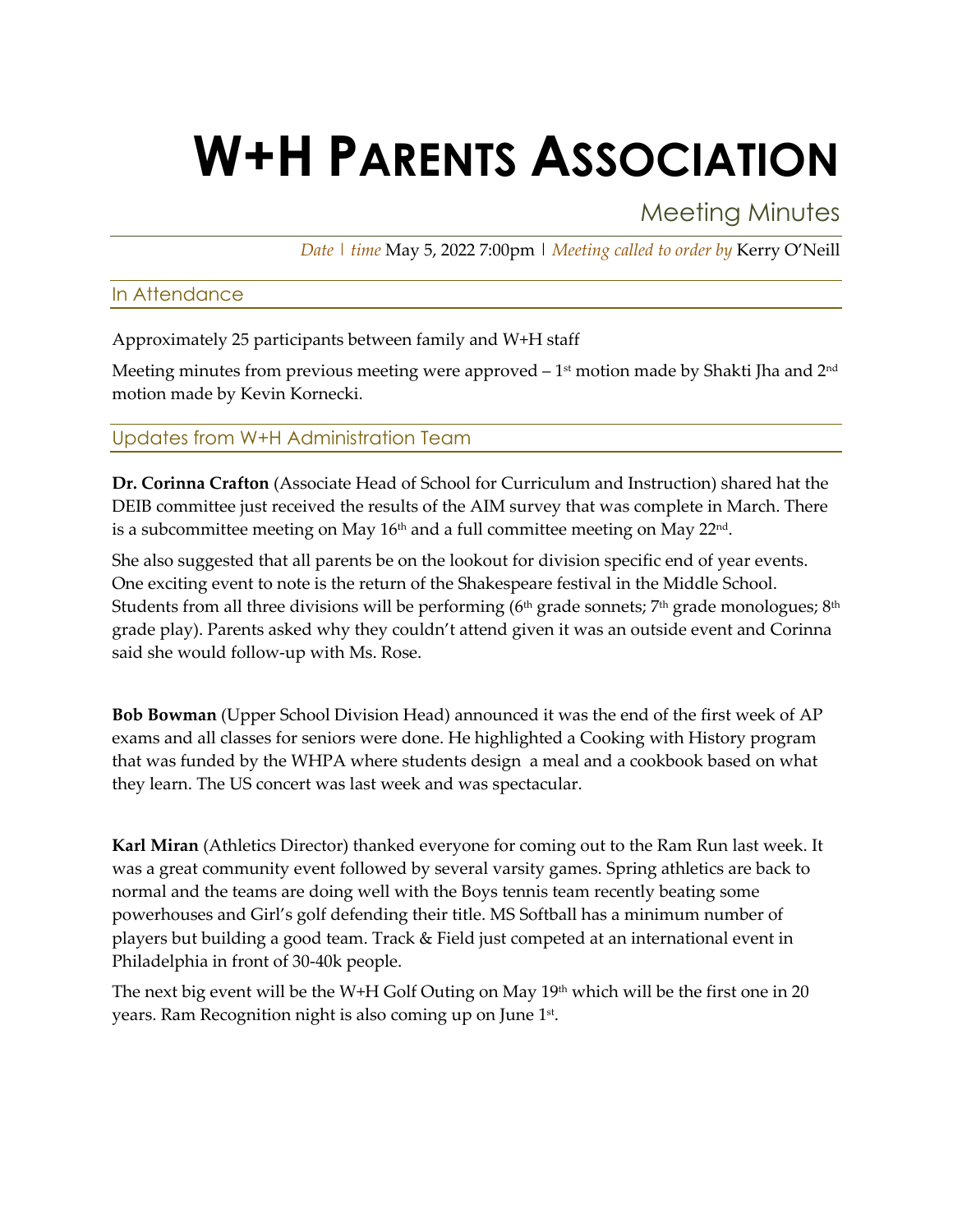**Bill Jenkins** (Assistant Head for Institutional Advancement) thanked the WHPA for the great partnership, a successful Gala and for celebrating the faculty and staff all week.

**Gerard Gonnella** (Director of Admission) thanked all the parents that supported and attended the New Parent Reception tonight. He encouraged to return their enrollment contracts if they have not done so already . If you know anyone that maybe interested in attending WHPA lease, bring them in yourself and set up a tour with admission. Information sessions are coming up for all divisions this month.

#### Treasury Report

Monalatha Sampathkumar shared that the WHPA Spring Gala brough in approximately \$20k in revenue. The April books are not yet finalized. The WHPA will be funding a lot of year end activities for all divisions utilizing funds raised throughout he year. Thank you to everyone for your continued support.

#### Spring Events

International Family Fun Night, the books fair and the Spring were all successful and fun events and gave the school a sense of some return to normal. Thank you to everyone for their support. If you have any suggestions or ideas, please reach out to provide feedback via email at parents@whoshool.org.

#### Mini Grant Update

Kevin Kornecki provided an update on the Mini Grant program. The program is funded by the WHPA and is opportunity for faculty to request support for programs, event and training not currently covered by the school's operating budget. Kevin shared that this year the WHPA has funded between \$10-\$12k requests.

#### WHPA Executive Slate

Kevin Kornecki shred that the WHPA is looking at the leadership team for next year. The slate will be emailed in May for input and the new officers will be installed in June. If you have any interest or questions, please contact parents@whschool.org. We are currently in need of an Assistant Treasurer and Upper School Volunteer Coordinator. A request for class parents will go out in June and those will be finalized over the summer.

#### Division WHPA Update

LS – JohnEric sent an email with key dates for the Lower School. Book Fair sales were strong which has offered an opportunity to LS and MS teachers to get new books for their classrooms. Class parents are planning EOY parties for their grades.